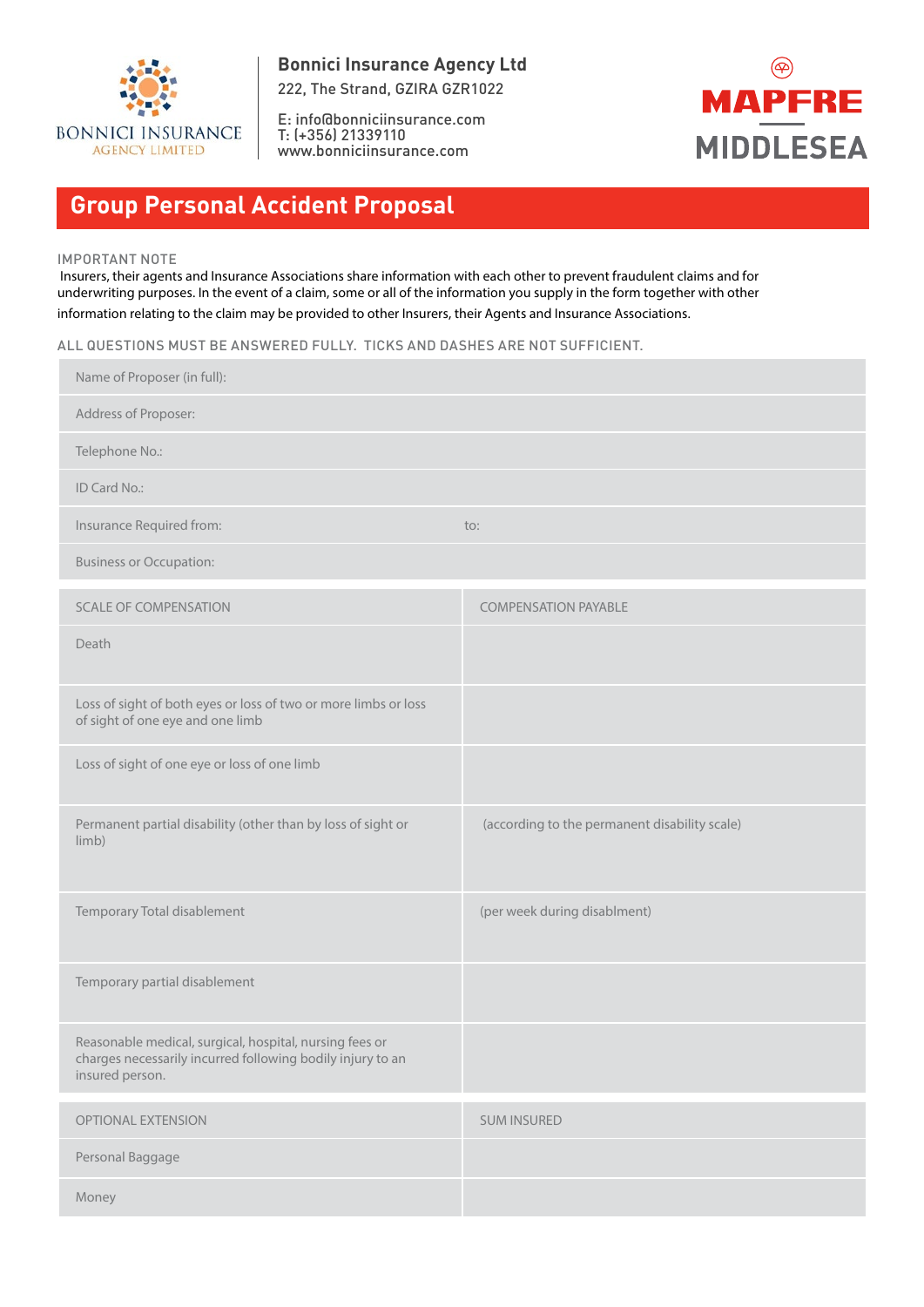## INFORMATION TO BE PROVIDED BY PROPOSER

- 1. Are all the employees to be insured to the best of your knowledge and belief in sound physical and mental health and free from any physical defect or infirmity? YES | NO If not give particulars: 2. Are all employees to be ensured between the ages of 16 and 70 years? YES | NO If not give particulars: 3. Do you require cover on an Occupational Accidents only or a 24 hour cover? YES | NO 4. Are you now or have you ever been insured for these risks? YES | NO If so give particulars: 5. What is the estimated total Annual Wageroll for all your employees? a) Directors, Managerial and Clerical Staff b)All other employees c) Special classes of occupation 6. Would you like to be covered outside the Maltese Islands? YES | NO If so state reasons: 7. Do you intend to take up seven days excess in respect of compensation payable under item no 5- Temporary Total Disablement and item no 6- Temporary Partial Disablement and thus benefit from a reduction in premium? YES | NO 8. Has any person to be insured sustained any accidents during the past five years? YES | NO If so give particulars: 9. If Personal Baggage and Money extensions are taken up please state the number of people who are likely to travel regularly, the number of trips each year, duration and normal destinations:
	- 10. How many persons to be insured are likely to travel in any one conveyance at the same time?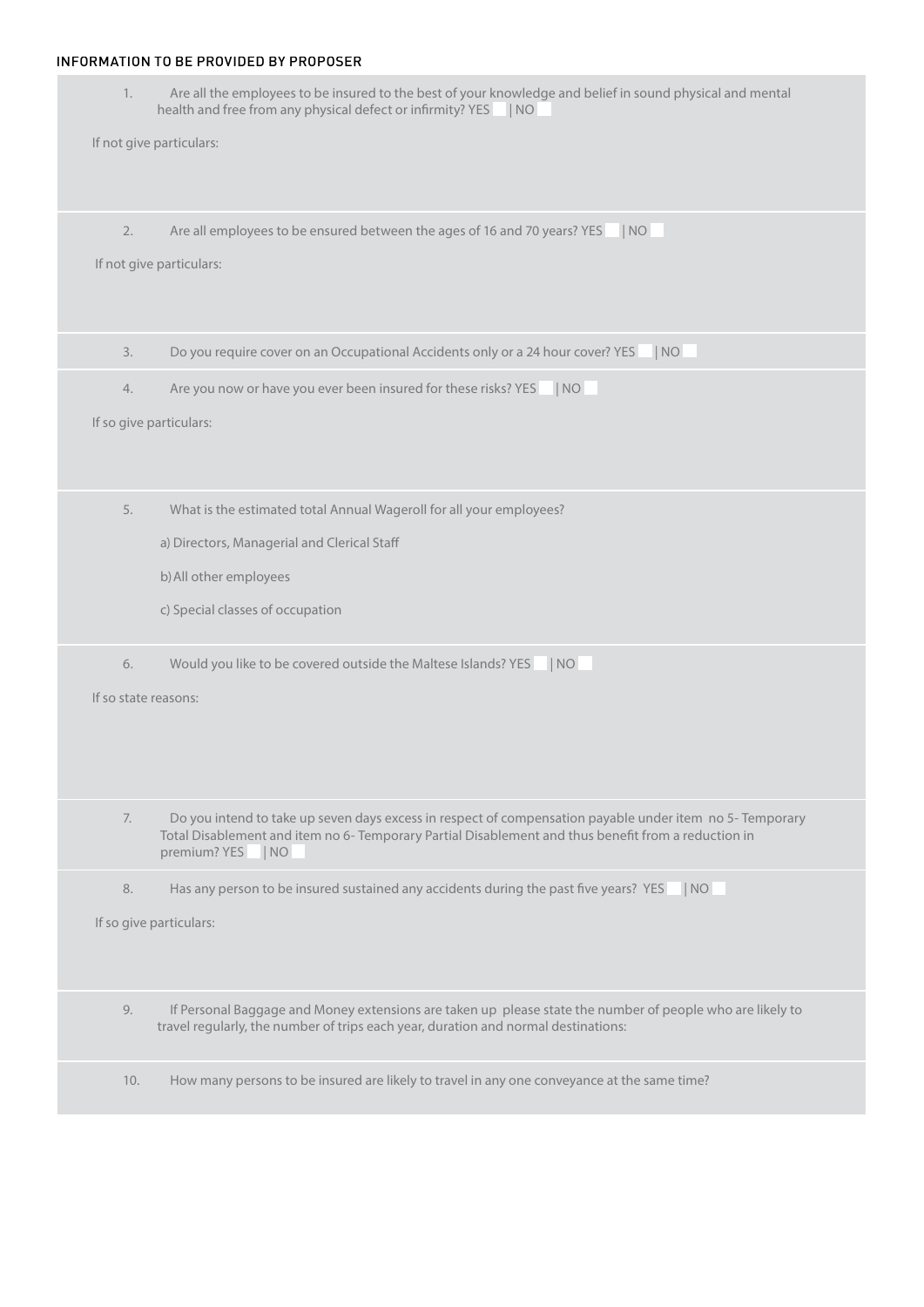#### IMPORTANT NOTE

**You should not sign this Proposal Form and its statements or declarations before you have read and understood them. If this document is being completed by someone else on your behalf please ensure that the details on it accurately reflect what you have said.**

#### APPLICABLE LAW

Unless both you and we agree otherwise this contract shall be subject to Maltese Law and to the exclusive jurisdiction of the Maltese courts.

## **INSOLVENCY**

In the event that we become insolvent and unable to meet our obligations under this contract, limited compensation may be available to you under the Protection and Compensation Fund Regulations, 2003.

#### COMPLAINTS

We are committed to providing good quality services. We recognise that a client may not be satisfied with the service provided. To deal with this we have a complaints procedure. For the sake of clarification a complaint is broadly defined as being a written expression of dissatisfaction with services that we provide or actions we have taken that require a response. We distinguish complaints from queries. Queries are challenges to specific decisions in specific circumstances.

#### The Company will deal with your complaint

The Company does not look at complaints as unwanted. In fact, they may help the Company to see where its services or procedures may be improved. It is in the parties' interest for the Insured to let the Company know when the Insured feels that the Company has made a mistake or done something which the Insured finds unsatisfactory. Even if the Insured does not think that the particular concern amounts to a complaint the Company would still like to know about it. The Insured will help the Company improve its service further.

#### HOW TO COMPLAIN

## STEP 1 – CONTACTING THE COMPANY

The first step is to talk to a member of the Company's personnel or of the intermediary if the Policy was arranged through one. This can be done informally either directly or by telephone.

Usually the best person to talk to will be the person who dealt with the matter the Insured is concerned about as they will be in the best position to help the Insured promptly and to put things right. If they are not available or the Insured would prefer to approach someone else then address the matter to the manager or senior person responsible. The Company will seek to resolve the problem immediately. If the Company cannot do this then the Company will take a record of the concern and arrange the best way and time for getting back to the Insured. This will normally be within two working days.

#### STEP 2 – TAKING THE COMPLAINT FURTHER

If the Insured is still unhappy the next step is to put the complaint in writing, addressing it to the Complaints Officer, setting out the details, explaining what the Insured thinks went wrong and what the Insured feels would put things right. If the Insured is not happy about writing a letter, the Insured can always ask a member of the Company to take notes of the complaint which the Insured will be then asked to sign. The Insured will be provided with a copy for their own reference. This record will be passed promptly to the Complaints Officer to deal with.

Once the Complaints Officer receives a written complaint, s/he will arrange for it to be fully investigated. The complaint will be acknowledged in writing within five working days of receiving it and the letter will state when the Insured can expect a full response. This should normally be within fifteen working days unless the matter is very complicated such as where other organisations need to be contacted. Where this is the case the Company will still let the Insured know what action is being taken and will inform the Insured when the Company expects to provide a full response.

#### TAKING YOUR COMPLAINT ELSEWHERE

If you are still not satisfied with the Complaints Officer's response, you can always seek advice elsewhere. You may contact:

Office of the Arbiter for Financial Services First Floor St Calcedonius Square Floriana FRN1530 Malta Telephone: 8007 2366 or 21249245 E-mail: complaint.info@financialarbiter.org.mt Website: www.financialarbiter.org.mt

The Office of the Arbiter will expect that you have a final reply to your complaint from us before approaching them.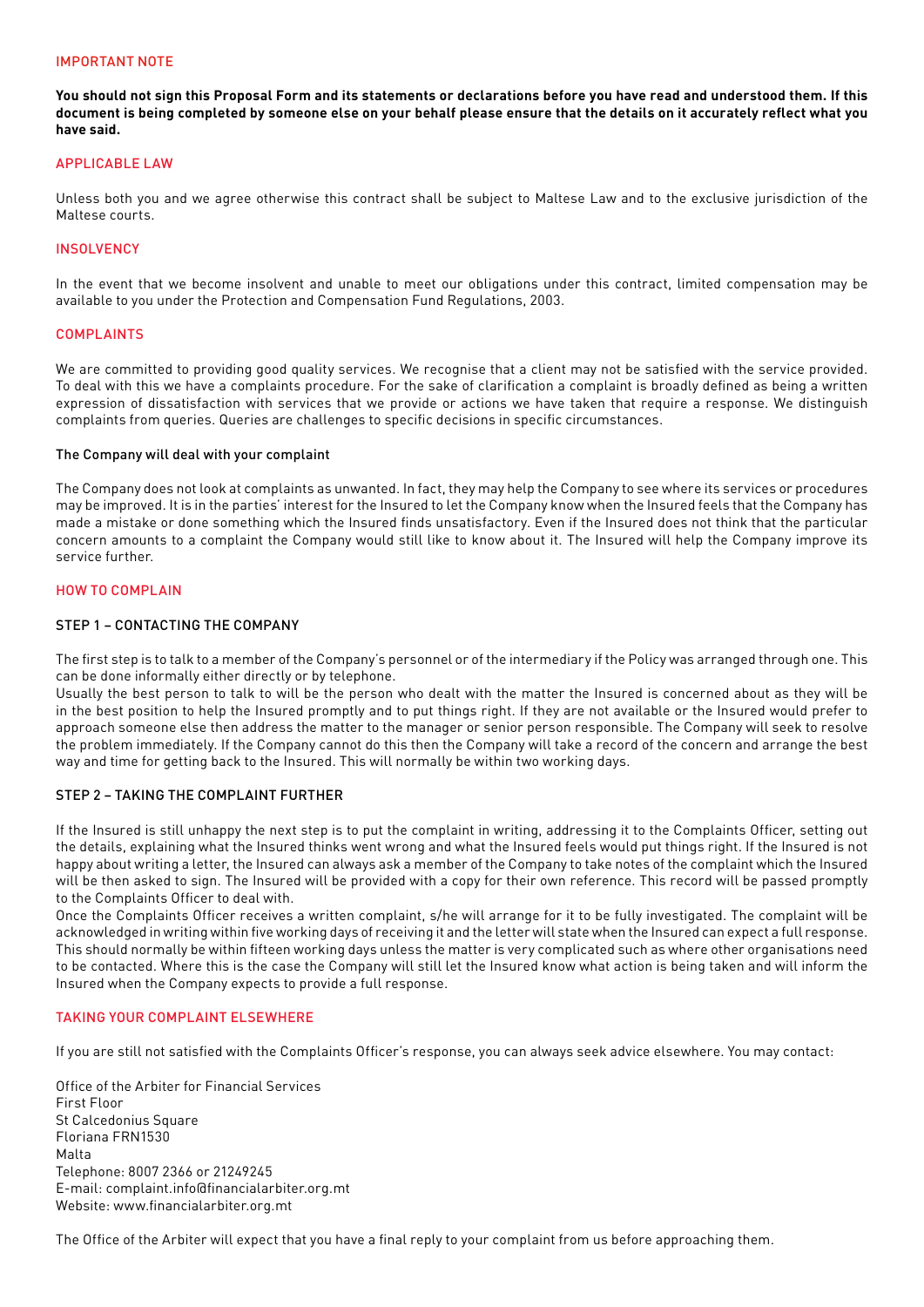## DATA PROTECTION PERSONAL PROCESSING CLAUSE

The Proposer is hereby informed and expressly consents, by signing this document, to the processing of the data voluntarily provided in this document, as well as of any data which might be provided to MAPFRE Middlesea Plc or "The Company" directly or through an Insurance Intermediary, and those obtained by recording telephone conversations or as a result of browsing through Internet webpages or by other means, for the enforcement of the agreement or regarding a quotation, application, or the contracting of any service or product, even after the end of the pre-contractual or contractual relation, including, if applicable, any communication or international data transfer which might be made for the purposes specified in the Additional Data Protection Information which is available from any MAPFRE Middlesea Plc Office or through https://bonniciinsurance.com/privacy-policy/

The Proposer consents in turn to the recording of any telephone conversations with the Company regarding the insurance agreement.

MAPFRE Middlesea Plc may view the Proposer's data in files regarding the fulfilment and non-fulfilment of monetary obligations. Should the data provided pertain to physical persons other than the Proposer, the latter guarantees that he/she has obtained and has their prior consent for the communication of their data and has informed them, prior to their inclusion in this document, of the purposes of the data processing, communications, and other terms established herein and in the Additional Data Protection Information.

The Proposer declares that he/she is older than eighteen (18) years of age. Likewise, should the data provided belong to minors, as the minor's parent(s) or quardian(s), he/she expressly authorises the processing of the said data, including; if applicable, data pertaining to health, for the management of the purposes specified in the Additional Data Protection Information which is available from any MAPFRE Middlesea Plc Office or through hhttps://bonniciinsurance.com/privacy-policy/

The Proposer guarantees the accuracy and truthfulness of the personal data, including sensitive personal data provided, undertaking to keep them duly updated and to notify MAPFRE Middlesea Plc of any changes in them.

#### Basic data protection information

| Controller:                    | <b>MAPFRE Middlesea Plc</b>                                                                                                                                                                                                                                                          |
|--------------------------------|--------------------------------------------------------------------------------------------------------------------------------------------------------------------------------------------------------------------------------------------------------------------------------------|
| <b>Purposes:</b>               | Management of the insurance agreement, creation of profiles for suitable enforcement of the<br>insurance agreement, integral and centralised management of the relation with the MAPFRE<br>Group, and delivery of information and advertising on MAPFRE Group products and services. |
| Standing:                      | Execution of the project.                                                                                                                                                                                                                                                            |
| <b>Recipients:</b>             | Data may be communicated to third parties and/or data transfers may be made to third-party<br>countries in the terms stipulated in the Additional Information.                                                                                                                       |
| Rights:                        | You can exercise your rights of access, rectification, removal, limitation, objection, and<br>transferability, specified in the Additional Data Protection Information.                                                                                                              |
| <b>Additional Information:</b> | You can view the Additional Data Protection Information which is available from any MAPFRE<br>Middlesea Plc Office or through<br>https://bonniciinsurance.com/privacy-policy/                                                                                                        |

Check this box if you object to the processing and communication of your personal data by MAPFRE

Middlesea Plc for the delivery of information and advertising of the Company products and services, of the various MAPFRE Group companies, and of Third party companies with which any MAPFRE Group company has entered partnership agreements. If you do so, we will be unable to inform you of any discounts, gifts, promotions, and other benefits associated with the MAPFRE Group customer loyalty plans.

In any case, your consent to the treatment of your data for these purposes is revocable, and you may withdraw your consent or exercise any of the rights mentioned at any time as specified in the Additional Data Protection Information which is available from any MAPFRE Middlesea Plc Office or through https://bonniciinsurance.com/privacy-policy/

#### PROFESSIONAL SECRECY

I consent on my behalf and on behalf of any other person specified in this form (others), that the Company or any other member of the Group may exchange some or all of the information with my insurance intermediary, appointed experts, other insurance companies or the Malta Insurance Association for the purpose of administering my insurance proposal and policy, handling and settling of claims, detecting, preventing and suppressing fraud and the keeping of statistics. I also authorise (on my own behalf and on behalf of others) insurance companies and intermediaries to disclose information about or relevant to my insurance history for these purposes.

I understand (and have explained to Others) that when I tell the Company about an incident which may or may not give rise to a claim, the Company may pass information relating to it to the Malta Insurance Association and / or other insurance companies and intermediaries. In doing so we will ensure that this communication is carried out confidentially and within the terms of the Professional Secrecy Act, 1994